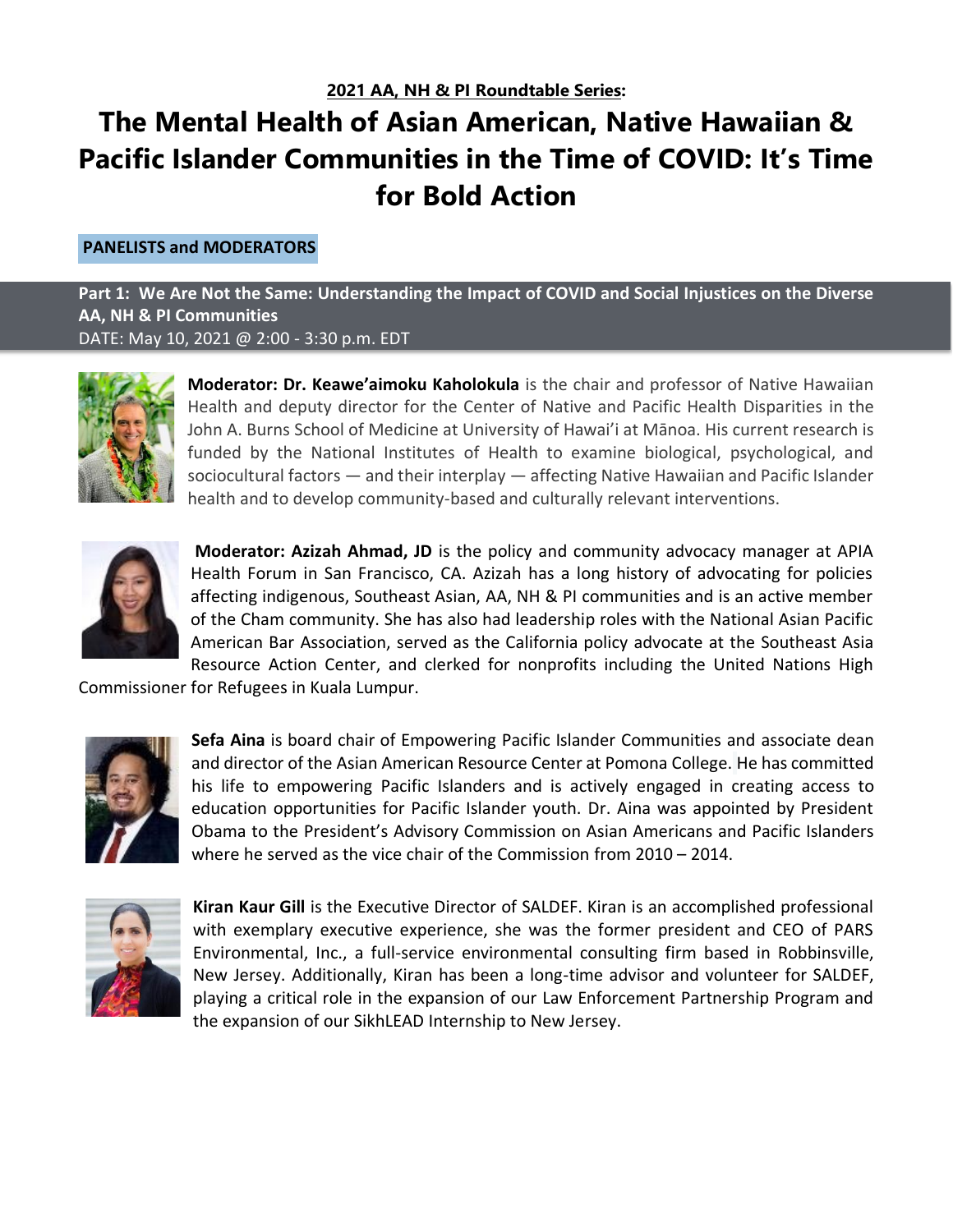

**Theanvy Kuoch, MA, LPC i**s the founder and executive director of Khmer Health Advocates in West Hartford, CT. Theanvy is a survivor of war, torture, and genocide in Cambodia and came to the United States as a refugee in 1981. She is a nationally recognized expert on trauma and trauma-informed care. Theanvy is a family therapist and developed the Community CARES model that trains community health workers. Theanvy is partnering with the UConn Schools of Medicine, Pharmacy and Social Work to complete an NIH

research project to understand the impact of culturally appropriate health promotions to prevent diabetes in traumatized people.



**Juhi Malhotra** serves on the Executive Committee of the NY Coalition for Asian American Mental Health. She is a clinical assistant professor at New York University (NYU) Silver School of Social Work, with more than 15 years of clinical experience focusing on crisis intervention, diagnostic assessments, short-term and long-term care within a multidisciplinary approach. She was also an academic and field advisor at Columbia University School of Social Work. She teaches seminars with a concentration on anti-

oppression, self-awareness, and career preparation.



**Jennifer Wang, JD** is deputy director of programs at the National Asian Pacific Women's Forum in Washington, DC. She is a strong advocate for women's rights and became involved in legislative affairs for federal and state reproductive health policy, developing an expertise on birth control and preventive health services under the Affordable Care Act. She has degrees in psychology and women's studies in addition to her JD and is passionate about the intersections of reproductive and economic justice.

Part 2: Asian American, Native Hawaiian, and Pacific Islander Self-Care and Healing DATE: Wednesday, May 19, 2021 @ 4:00 - 5:30 pm EDT



**Moderator: Dr. Rachele Espiritu** is a Filipina immigrant and research psychologist who centers equity in the training, technical assistance, and capacity building that she provides in the areas of behavioral health, evaluation, workforce development, systems change, and policy development. She is a founding partner with Change Matrix, a minority- and womanowned small business that motivates, manages and measures change to support communities and systems that improve lives.



**Krystle Canare** is a program specialist at the Georgetown University Center for Child and Human Development. She was a senior project coordinator for the National Council for Behavioral Health; an ambassador for the White House Initiative on Asian Americans and Pacific Islanders; a health equity ambassador for the American Psychological Association; the task force fellowship director for the Filipino Young Leaders Program; advisor to the Filipino Intercollegiate Networking Dialogue, Inc.; and coach for the National Federation of

Filipino American Association's Empowering Pilipino Youth through Collaboration program.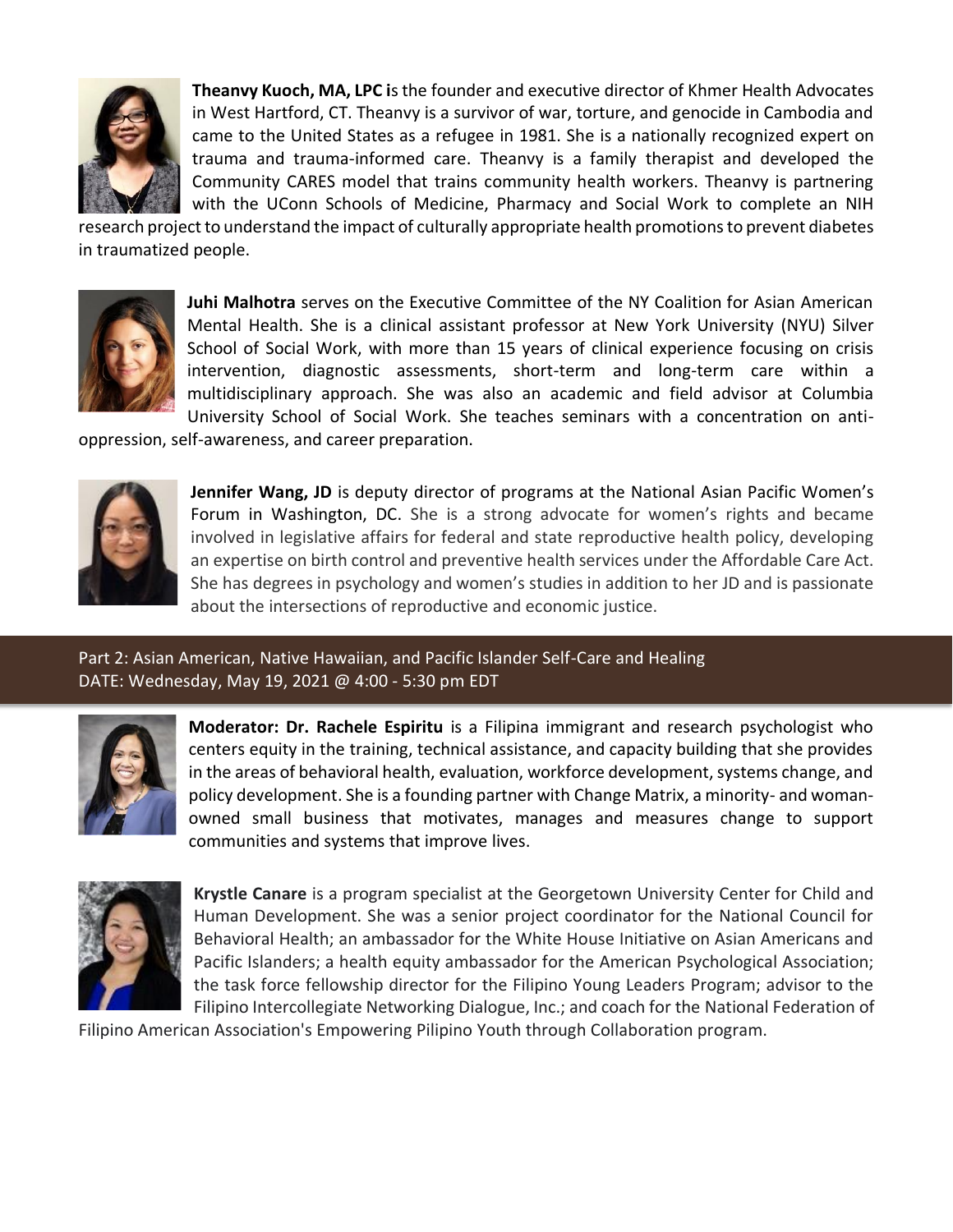

**Dr. Terry S. Gock** is the co-founder and director emeritus of the Asian Pacific Family Center in Los Angeles, CA. Under his leadership, APFC grew to a staff of nearly 100 providing a wide array of much-needed services. In addition to his public sector work, he is also a clinical and forensic psychologist in private practice. Dr. Gock received the *Person of the Year* award from Asian Pacific Americans for Human Rights as well an American Psychological Association Presidential Citation, for his lifelong devotion to multiculturalism

in psychology.



**Dr. Patrick Kamakawiwo'ole** is a clinical psychologist in Honolulu who works with individuals experiencing life transitions, depression, anxiety, grief, loss, nearing death, cultural challenges, sexuality, gender, and trauma. His local Hawai'i background helps him relate to strengths and differences in collectivistic communities. In addition to a humanistic theoretical frame, he is trained in eye movement desensitization and reprocessing and emotionally focused therapy. Dr. Kamakawiwo'ole works with people by using his na'au

feelings and intuition; his local Chinese, Hawaiian, and local Hawai'i values; and is always open to different ways of being.



**Thanh Nguyen, MSW** is a Vietnamese clinician at the Asian Pacific Development Center in Denver, CO. She was born and raised in Saigon, Vietnam, and moved to Colorado in her early 20s to reunite with her father. She received her bachelor's and master's degrees in social work and uses her experience and knowledge of Vietnamese culture and history to guide her work as a behavioral health clinician working primarily with the Vietnamese population.



**Sudarsharn Pyakurel** is a former refugee from Bhutan and serves as the executive director of the Bhutanese Community of Central Ohio. He is also the founder of the Bhutanese American Students Organization, founder and managing director of Jagaran America, a Nepali Newspaper. Since coming to the United States in 2010, he has been actively working for equity, advocacy, and empowerment of refugees and immigrants. He is a member of the Trauma Responsive Care through CARE Coalition, member of the Refugee Congress,

and is a Migrant and Refugee Leadership Academy fellow. In June 2018, Sudarsharn was named to the New American Advisory Committee by Ohio Governor John Kasich.



**Dr. Pata Suyemoto** is a feminist scholar, writer, educator, mental health activist, and a cofounder of The Breaking Silences Project. She earned her PhD. in education and did her research on multicultural education and issues of race and racism. She speaks and writes about her struggles with depression. She is a member of the Multicultural Advisory Committee for the Massachusetts Department of Mental Health and a co-chair for the subcommittee of the AAPI Anti-Stigma Campaign. Dr. Suyemoto is also an artist who is

particularly interested in collage and three-dimensional found art, and she is an avid cyclist and bicycle riding instructor. During the summer of 2012, she and her partner rode their bicycles across the United States from Massachusetts to Washington State.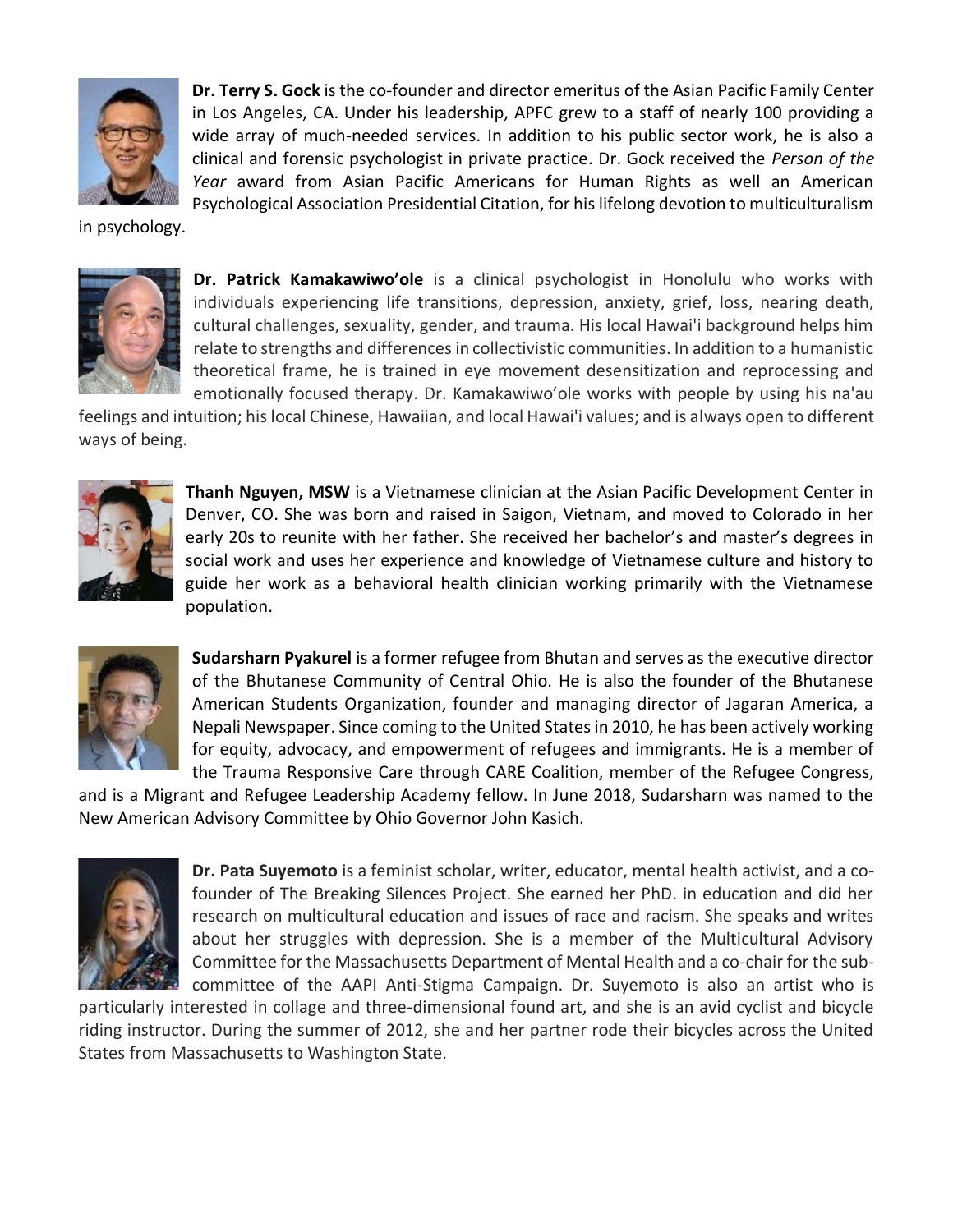## Part 3: What's Next? Community Action for Transformational Change DATE: Thursday, May 27 @ 3:00-4:30 p.m. EDT



**Moderator: Dr. Larke Huang recently retired as the director of the Office of Behavioral Health Equity and a senior policy advisor at the U.S. Department of Health and Human Services Substance Abuse and Mental Health Services Administration (SAMHSA)**. Dr. Huang is a licensed clinical-community psychologist who has worked at the interface of policy, research, and practice in behavioral health. Her work includes reducing disparities in behavioral health care for underserved populations, working with states and counties to improve systems of care for children and youth with mental and substance use

disorders, advancing trauma-informed approaches to care/recovery, and reducing the criminal/juvenile justice system for individuals with mental and substance use disorders. Dr. Huang served on the president's New Freedom Commission on Mental Health and the Carter Center Mental Health Task Force.



**Dr. Richelle Concepcion** is president of the Asian American Psychological Association and a clinical Psychologist at the United States Army – Schofield Barracks Health Clinic in Hawaii.



**Melisa Laelan** is founder and executive director of the Arkansas Coalition of Marshallese (ACOM). Melisa worked with the Washington County Juvenile Detention Center, where she witnessed the lack of interpreters for Marshallese navigating the justice system. She became the first certified Marshallese language court interpreter in the nation. In 2011, she started ACOM to improve services to the Marshallese community. She knew the community would

be hit hard by COVID-19 because of the community's ongoing health conditions. The Marshallese are 71 times more likely to be infected than whites, 96 times more likely to be hospitalized, and 65 times more likely to die.



**Dr. Nira Singh** is Director of Behavioral Health at Asian Americans for Community Involvement and has served for over 25 years focusing on immigrant and refugee populations. She worked with Narika, a domestic violence program serving South Asian women and children in Fremont, CA, and has worked with coalitions to address cultural competency and cultural humility in the training of service providers. Dr. Singh has also been

involved in developing and implementing trauma-informed and strength-based services throughout the Bay Area.



**Dr. Ed K.S. Wang** is assistant professor of psychology in the Department of Psychiatry at Harvard Medical School; director of policy and planning for the Chester M. Pierce, MD Division of Global Psychiatry; and board president of The National Asian American Pacific Islander Mental Health Association. He served as the director of the Office of Multicultural Affairs of the Massachusetts Department of Mental Health. Dr. Wang focuses on United States and international mental health policy, program development, and clinical